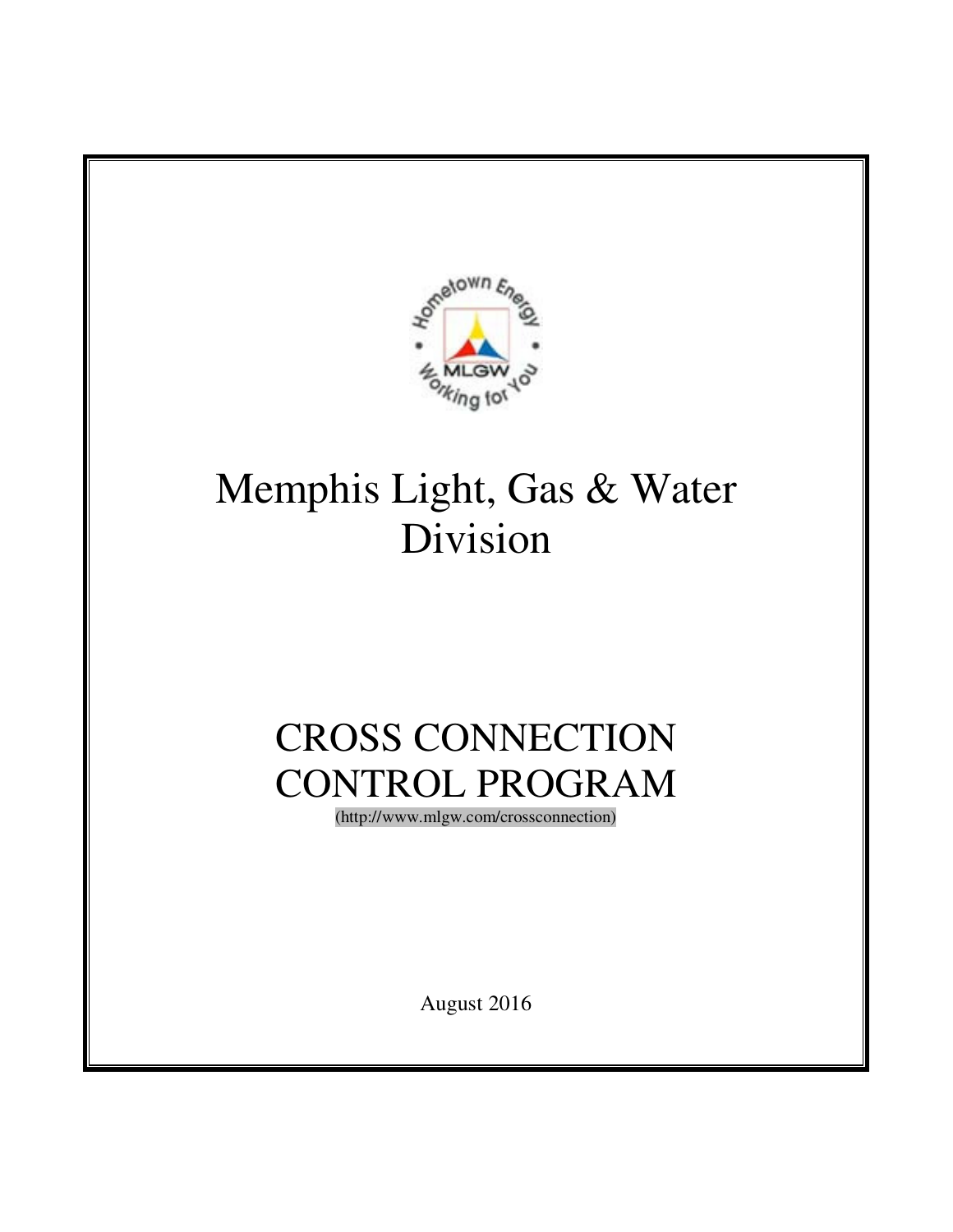# Table of Contents

#### Page No.

| Ι.  |                                                                                       |
|-----|---------------------------------------------------------------------------------------|
| II. |                                                                                       |
|     |                                                                                       |
|     |                                                                                       |
|     | V. Premises Requiring Reduced Pressure Principle Assemblies or Air Gap Separation. 10 |
|     |                                                                                       |
|     |                                                                                       |
|     |                                                                                       |
|     |                                                                                       |
|     |                                                                                       |
|     |                                                                                       |
|     |                                                                                       |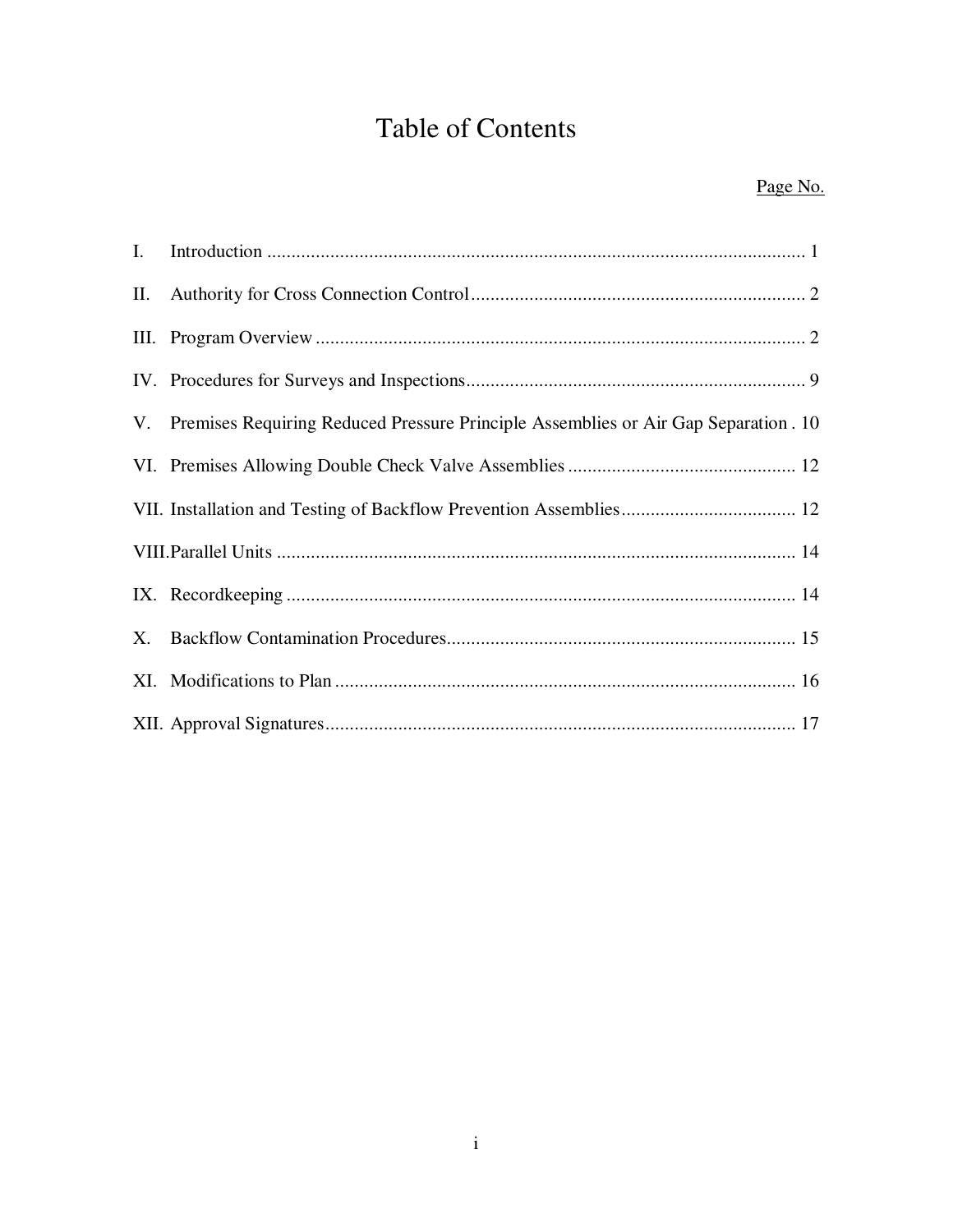# Definition of Terms

**Air Gap:** A physical separation between the free flowing discharge end of a potable water supply line and an open or non-pressurized receiving vessel.

**Approved Air Gap:** An air gap separation with a minimum distance of at least twice the diameter of the supply line when measured vertically above the overflow rim of the vessel, but in no case less than one (1) inch.

**Approved:** Any condition, method, device, procedure accepted by the Tennessee Department of Environment and Conservation, Division of Water Supply, and Memphis Light, Gas & Water Division (the water purveyor).

**Auxiliary Intake:** Any piping connection or device whereby water may be secured from any sources other than from the public water system.

**Auxiliary Water Supply:** Any water supply on or available to the premises other than water supplied by the public water system.

**Backflow:** The reversal of the intended direction of flow of water or mixtures of water and other liquids, gases, or other substances into the distribution pipes of a potable water system from any source.

**Backpressure:** A pressure in the downstream piping that is higher than the supply pressure.

**Backsiphonage:** Negative or Sub-atmospheric pressure in the supply piping.

**Backflow Prevention Assembly:** An approved assembly designed to prevent backflow.

**Bypass:** Any system of piping or other arrangement whereby water may be diverted around a backflow prevention assembly, meter, or any other public water system controlled device.

**Contamination:** The introduction or admission of any foreign substances that causes illness or death.

**Contaminant:** Any substance introduced into the public water system that will cause illness or death.

**Cross Connection:** Any physical arrangement whereby public water supply is connected, directly or indirectly, with any other water system, sewer, drain, conduit, pool, storage reservoir, plumbing fixture or other device which contains, or may contain, contaminated water, sewage, or other waste or liquid of unknown or unsafe quality which may be capable of contaminating the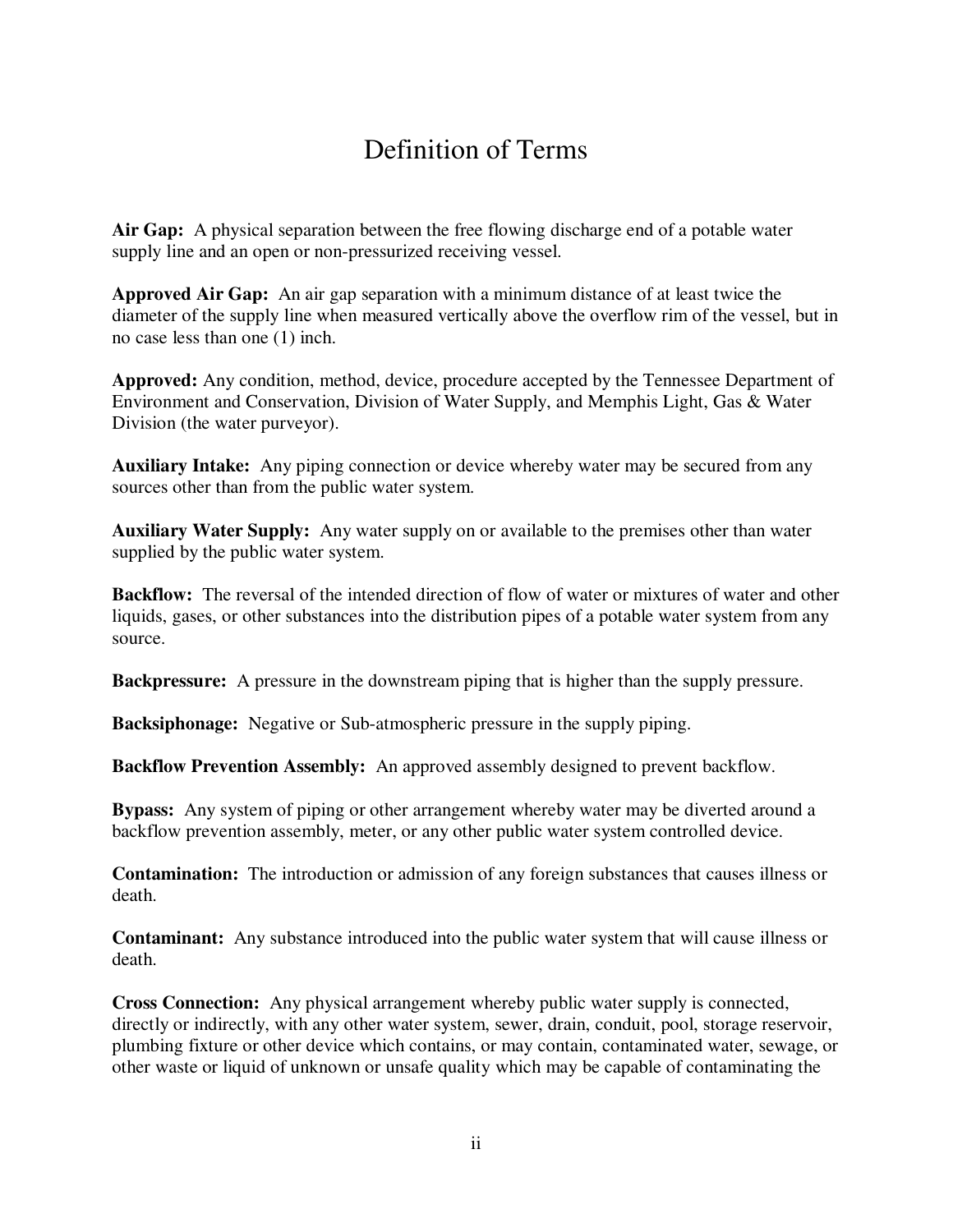public water supply as a result of backflow caused by the manipulation of valves, because of ineffective check valves or backpressure valves or because of any other arrangement.

**Direct Cross Connection:** An actual or potential cross connection subject to backsiphonage and backpressure.

**Double Check Valve Assembly (DCVA):** An assembly of two internally loaded check valves, either spring loaded or internally weighted, installed as a unit between tightly closing resilient seated shutoff valves and fitted with properly located resilient seated test cocks. This type of device shall only be used to protect against non-health hazard pollutants.

**Fire System Classifications Protection:** The classes of fire protection systems, as designated by the American Water Works Association "M14" for cross connection control purposes based on water supply source and the arrangement of supplies, are as follows:

- **Class 1:** Direct connection to the public water main; non pumps, tanks, or reservoirs; no physical connection from other water supplies; no antifreeze or other additives or any kind; all sprinklers drains discharging to the atmosphere, dry well or other safe outlets.
- **Class 2:** Same as Class 1, except booster pumps may be installed in connection from the street mains.
- **Class 3:** Direct connection to public water supply mains in addition to any one or more of the following: elevated storage tanks; fire pumps taking suction from above ground covered reservoirs or tanks; and pressure tanks.
- **Class 4:** Directly supplied from public water supply mains, similar to Class 1 and Class 2, with an auxiliary water supply dedicated to fire department use and available premises, such as an auxiliary supply located within 1700 feet of the pumper connection.
- **Class 5:** Directly supplied from public water supply mains and interconnection with auxiliary supplies such as pumps taking suction from reservoirs exposed to contamination, or from rivers, ponds, wells or industrial water systems; where antifreeze or other additives are used.
- **Class 6:** Combined industrial and fire protection systems supplied from the public water mains only, with or without gravity storage or pump suction tanks.

**Hazard, Health (High Hazard):** A cross connection or potential cross connection with less risk of contamination, or less likelihood of cross connections contaminating the system involving any substance that could, if introduced in the public water supply, cause death, illness and spread disease.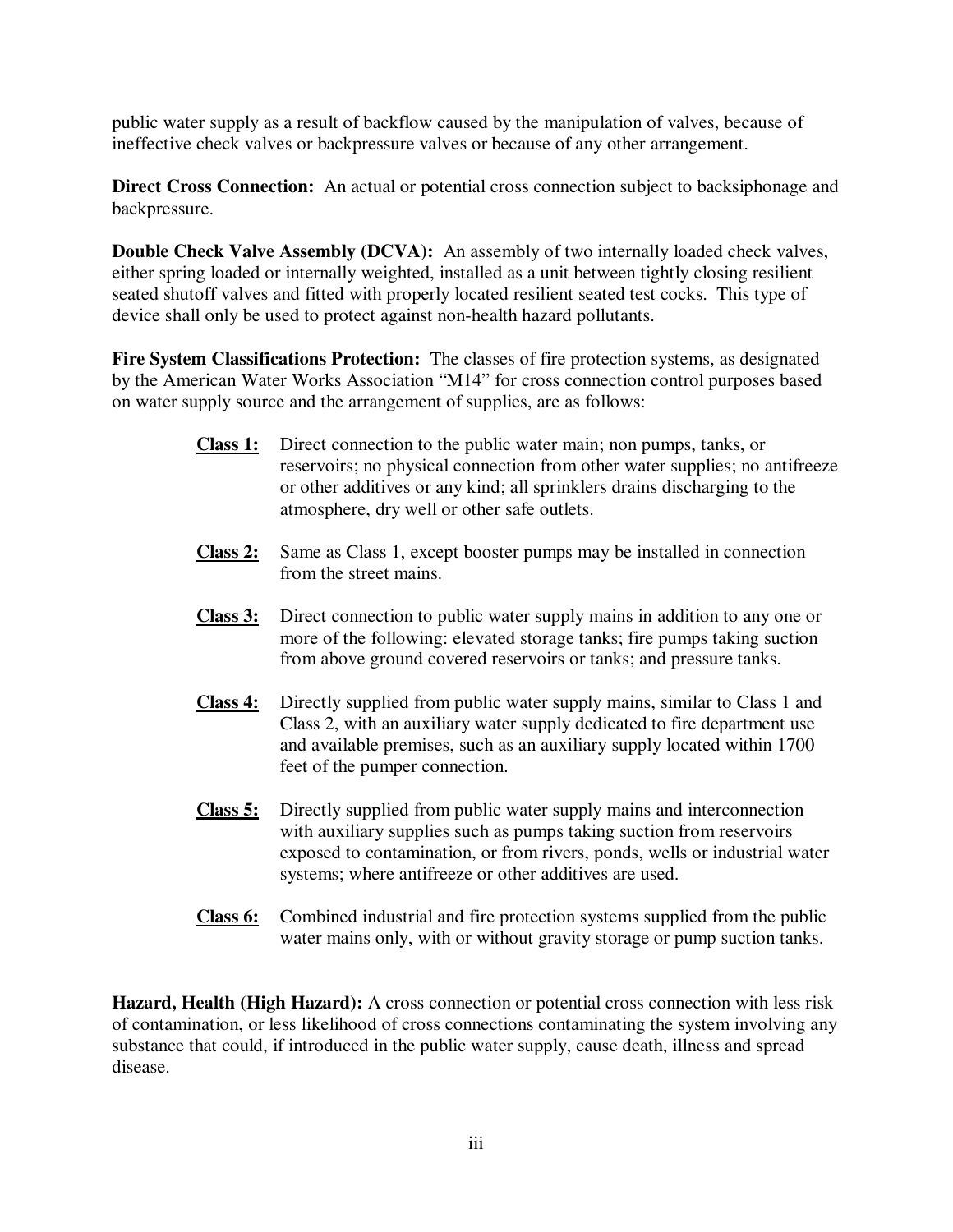**Hazard, Health (High Risk High Hazard):** A cross connection or potential cross connection with an immediate risk of cross connection contamination involving any substance that could, if introduced in the public water supply, cause death, illness and spread disease. High Risk High Hazards require a reduced pressure principle (or detector) assembly.

Hazard, Health (Low Hazard): A cross connection or potential cross connection involving any substance that would not be a health hazard, but would constitute a nuisance or be aesthetically objectionable if introduced into the public water supply.

**Indirect Cross Connection:** An actual or potential cross connection subject to backsiphonage only.

**Inspection:** An on-site evaluation of an establishment to gather detailed information about the water usage and potential risk to MLGW's water supply. Inspections may include an in-depth tour of the premise by MLGW representatives along with dialogue with customer personnel in order to determine all hazards are mitigated to a proper degree.

**Point of Entry (POE):** The point of delivery to the customer's water system; the terminal end of a service connection from the public water system where the water department loses jurisdiction and control over the water.

**Questionnaire:** A list of questions that will be given to residential and/or commercial/industrial customers by mail, online, or by automated phone system in order to determine the cross connection risk level of the premise. Questionnaires will be given to residential and/or commercial/industrial customers requesting a new service and to all residential and/or commercial/industrial customers approximately once every 5 years. Results of the questionnaire will be used to determine any risks to the water system.

**Reduced Pressure Principle Assembly (RP):** An assembly consisting or two independently acting approved check valves together with hydraulically operating, mechanically independent, pressure differential relief valve located between the check valves and below the first check valve. These units shall be located between two tightly closing resilient seated shutoff valves as an assembly and equipped with properly located resilient seated test cocks.

**Survey:** A cursory review of a premise by a water system representative performed for the determination of actual or potential cross connection hazards and the appropriate backflow prevention needed.

**Verification:** An on-site evaluation of a specific area of a premise to address any discrepancies between MLGW records and data submitted by Testers, or resolve conflicting information from a survey, inspection, or test submittal.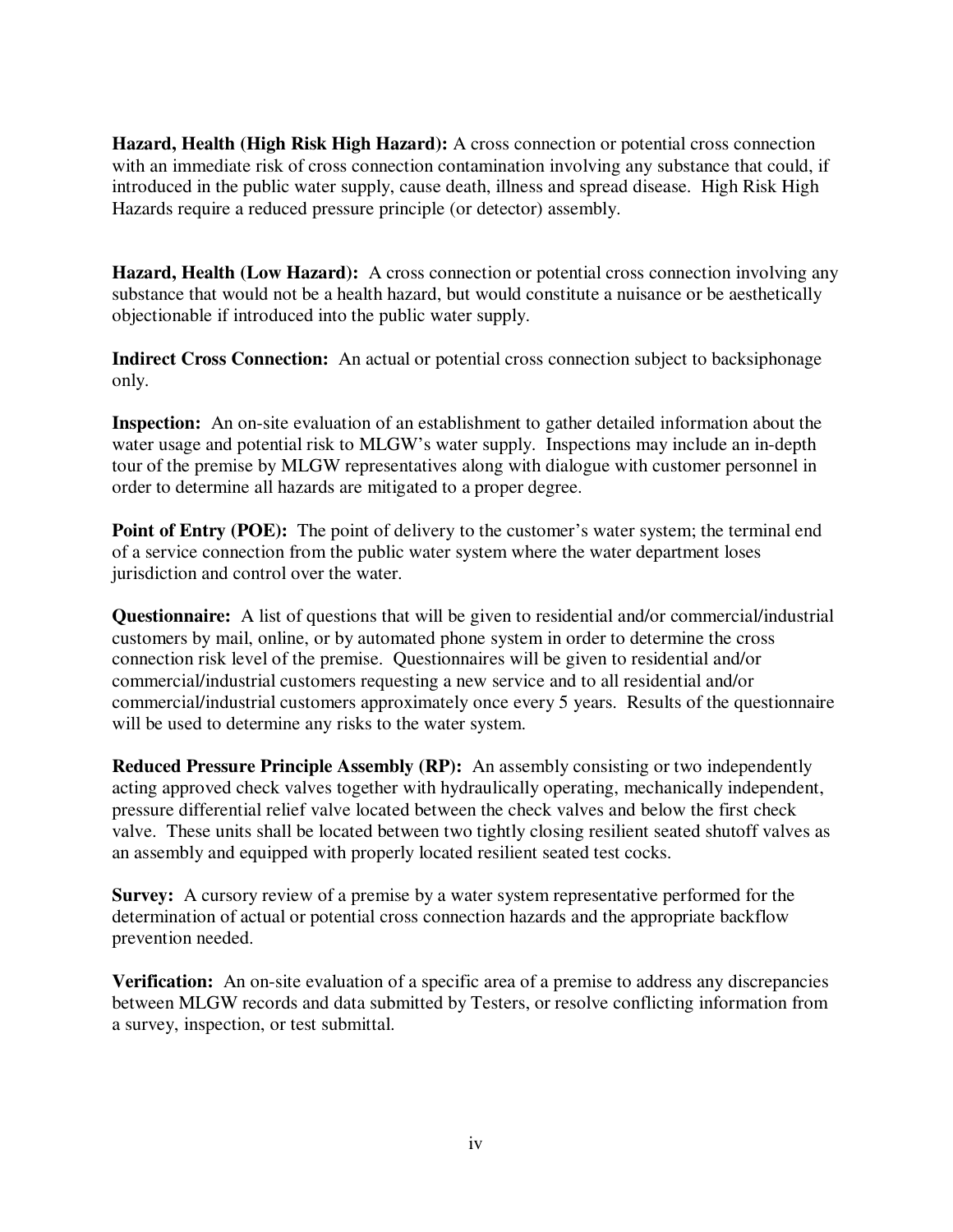# **Memphis Light, Gas and Water Division Cross Connection Control Program**

### **I. Introduction**

#### **A. Purpose**

Pursuant to the Tennessee Department of Environment and Conservation (TDEC) Division of Water Supply:

*Each public water supply shall develop a comprehensive, ongoing program for the detection, elimination, and prevention of cross connections. A policy or ordinance and a plan for the program shall be submitted to the Director of the Division of Water Supply, Tennessee Department of Environment and Conservation, for review and approval. Upon approval of the plan, the water purveyor shall implement the program.* 

Pursuant to Sections 68-221-701 through 68-221-720 of the Tennessee Code Annotated:

*The water purveyor has primary responsibility to prevent water from unapproved sources, or any other foreign substance from entering the public water system. The water purveyor is prohibited by this law and the regulations authorized herein for installing or maintaining a water service connection to a customer's private water system where cross connection or backflow hazard exists or will probably exist, unless the public water supply system is properly protected against backflow.* 

The goal of Memphis Light, Gas & Water (MLGW) is to supply safe drinking water to each and every customer under all foreseeable circumstances. Each instance where water is used improperly so as to create the possibility of backflow due to cross connections threatens the health and safety of customers and increases the chances of not realizing this goal. The possibility of backflow due to improper use of water within the customer's premises is especially significant because such cross connections may easily result in the contamination of our water supply mains. Such situations may result in the public water system becoming a transmitter of disease causing organisms, toxic materials, or other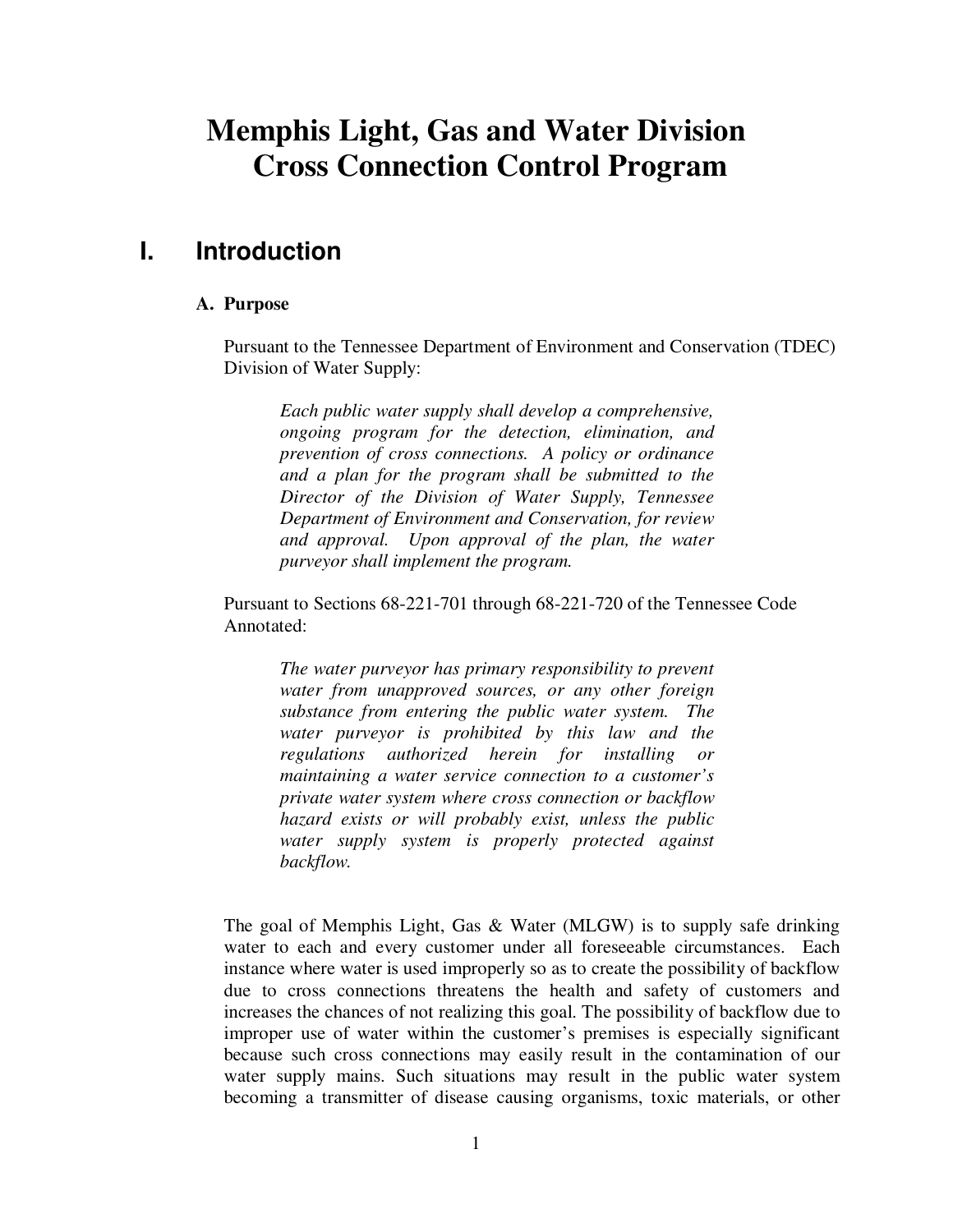hazardous substances that may adversely affect large numbers of people. The only protection against such occurrences is the elimination of such cross connections or the isolation of such hazards from the water supply lines by properly installed approved backflow prevention assemblies. MLGW must maintain a program of cross connection control to systematically and effectively prevent the contamination or pollution of the potable water system.

#### **B. Plan of Action**

MLGW is determined to take every reasonable precaution to ensure that cross connections are not allowed to contaminate the water being distributed to our customers. This cross connection plan outlines a course of action designed to control cross connection within the area served by MLGW. This plan is intended to be a practical guide for safeguarding the quality of water distributed from becoming contaminated or polluted through backflow. By following this plan of action, MLGW will ensure that all aspects of Federal, State, Local, and MLGW Service Policy requirements for Cross Connection Control are being followed.

### **II. Authority for Cross Connection Control**

Under Sections 68-221-701 through 68-221-720 of the Tennessee Code Annotated, the water purveyor has primary responsibility to prevent water from unapproved sources, or any other foreign substance from entering the public water supply system. MLGW's Service Policy can be found on our webpage at www.MLGW.com. This policy prohibits cross connections within MLGW's water system, authorizes MLGW to make inspections and surveys of the customer's premises, requires that cross connection hazards be corrected and provides for enforcement. This policy expresses clear determination on the part of MLGW that the water system is to be operated free of real or potential cross connections that endanger the health and safety of those depending upon the public water supply. This policy is considered to be a sound basis for the control of cross connection hazards by the staff and management of MLGW. The provisions, contained within this policy, are in keeping with the requirements set forth in Section 68-221-711 (6) of Tennessee Code Annotated and Section 0400-45-1-.17(6) of Tennessee Department of Environment and Conservation Rules governing Public Water Systems and The Federal Safe Drinking Water Act of 1974.

## **III. Program Overview**

MLGW has established an active, ongoing cross connection control program. This program is a continuing effort to locate and correct all existing cross connection hazards and to discourage the creation of new problems. MLGW will not grandfather any premise that is determined to have a cross connection or a potential cross connection as an exempt facility for cross connection control just because the premise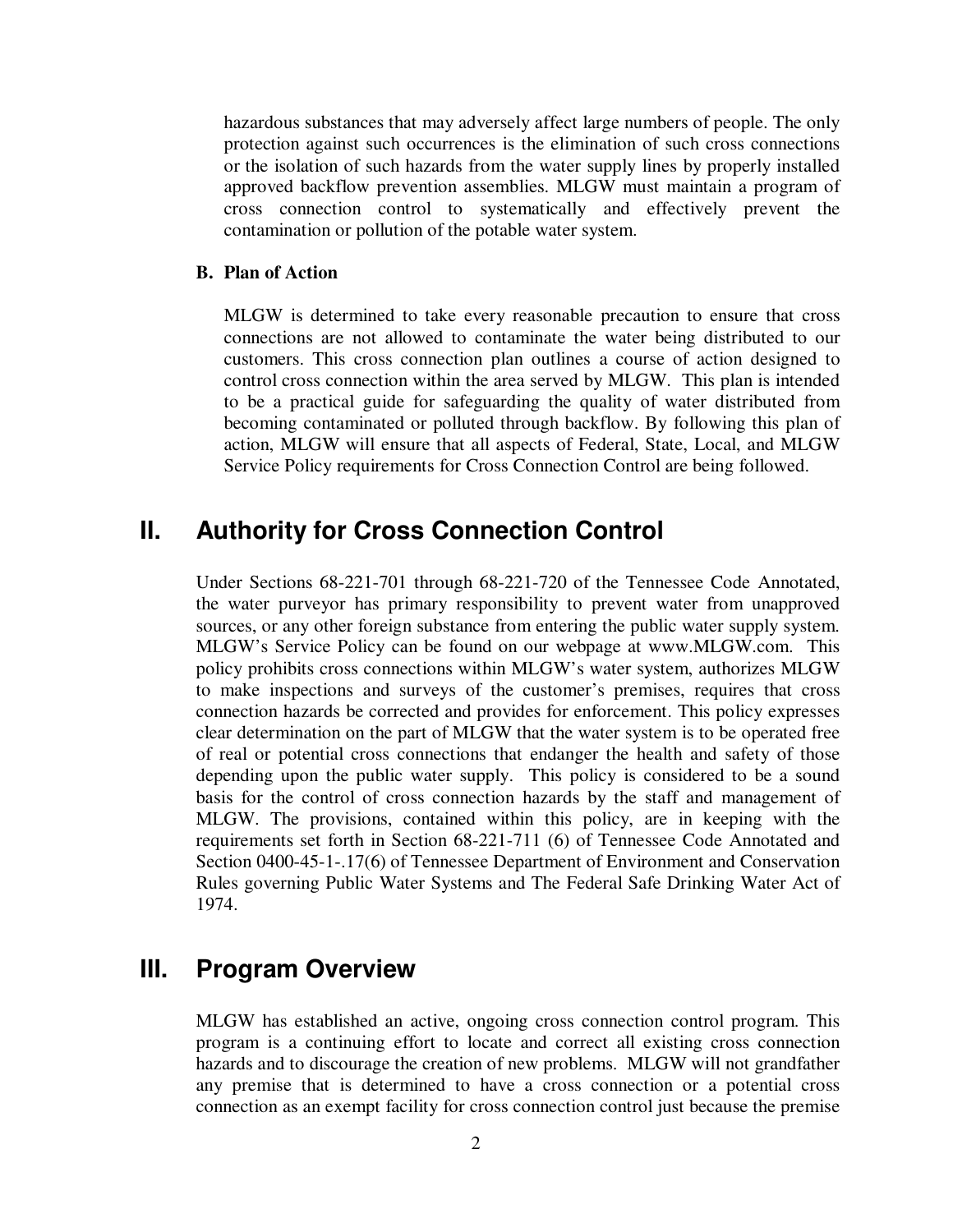existed prior to the effective date of MLGW's Cross Connection Control Program. Safeguarding the quality of water being distributed to our customers is a high priority concern of MLGW.

#### **A. Staffing**

MLGW's Cross Connection Control program is comprised of:

- 1. Cross Connection Control Coordinator
- 2. Cross Connection Field Representatives
- 3. Cross Connection Clerks

The Cross Connection Control Coordinator is in charge of implementation of an effective cross connection control program. The Cross Connection Control Coordinator will ensure that all aspects of the plan and applicable portions of the MLGW Service Policy are followed.

#### **B. Cross Connection Control Inspections**

#### **1. Non-Residential Premises**

Any premise with an existing (as of the adoption date of this document) Non-Residential water service or Fire Protection Connection that does not currently have a MLGW approved Backflow Prevention Assembly at the Point of Entry (POE) will be inspected to determine the risk to the water supply.

If the inspection identifies a potential risk to the public water supply, the customer will receive a letter explaining the type of backflow prevention assembly required and the installation deadline. The customer is responsible for contacting a licensed plumbing contractor to permit, install and test the device. The customer is responsible for ensuring MLGW receives the Test Report for the device upon installation. The customer is responsible for all costs with the installation and ongoing maintenance.

All premises with existing Non-Residential water service and/or Fire Protection Connections not required to have assemblies will be inspected every five (5) years maximum. If the premise changes ownership (name listed on water bill) or type of business, an inspection may be performed. If the inspection identifies a potential risk to the public water supply, the customer will receive a letter explaining the type of action required and the deadline for compliance. The customer is responsible for contacting a licensed plumbing contractor to permit, install, and test the device. The customer is responsible for ensuring MLGW receives the Test Report for the device upon installation. The customer is responsible for all costs associated with this work and ongoing maintenance and testing.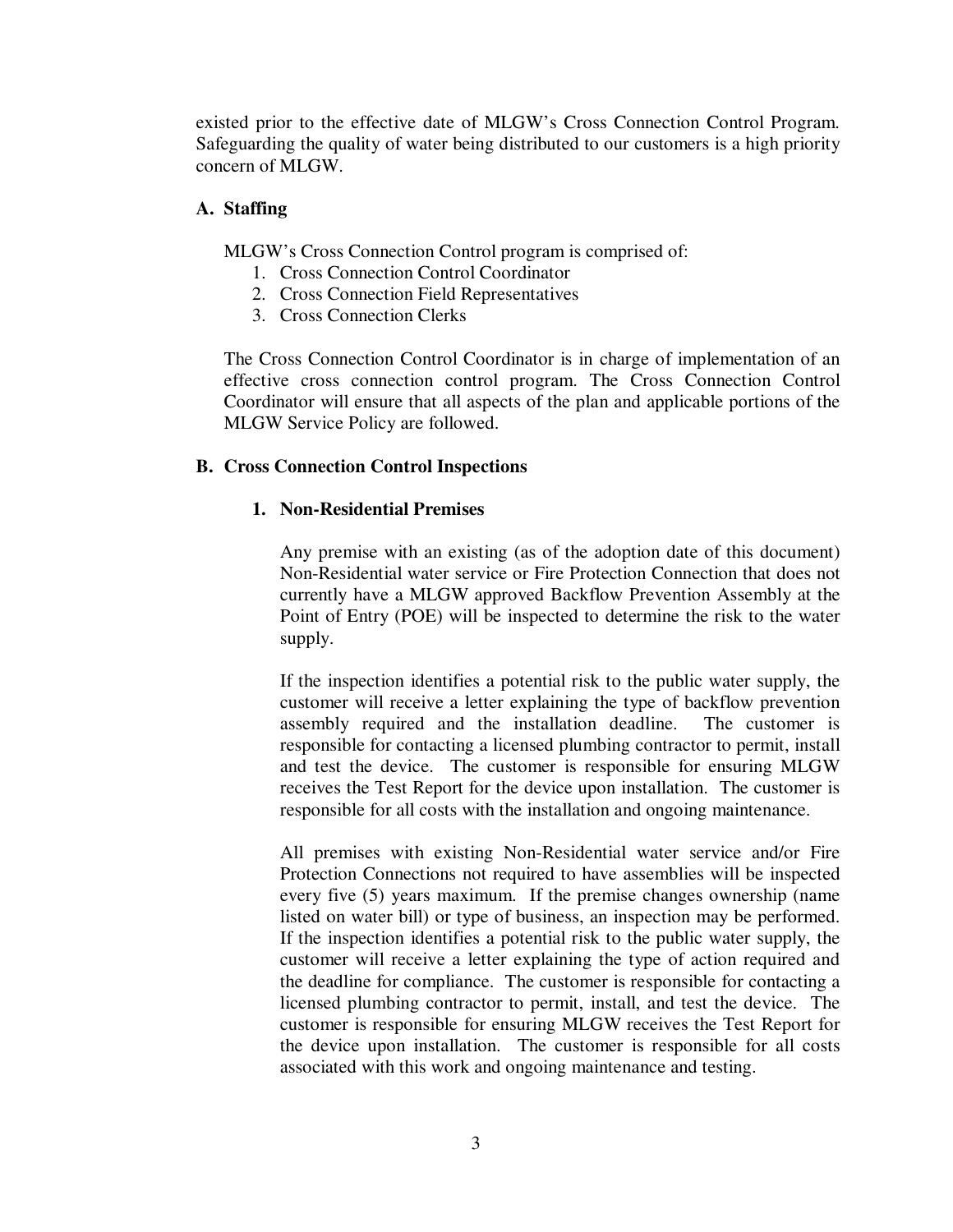If at any time an irrigation system is installed, a well is drilled within the establishment, or any other changes to the plumbing system of any Non-Residential establishment that does not currently have POE containment, an inspection may be performed and a MLGW approved POE containment system may be required to be installed as a part of that work.

#### **2. High Risk High Hazards**

After a site inspection, any premise deemed as a High Risk High Hazard will require a reduced pressure principle (or detector) assembly at that time.

The following is a list of premises deemed High Risk High Hazard by the State of Tennessee (NOTE: MLGW can include other facilities as deemed necessary):

- a) Mortuaries, morgues, autopsy facilities
- b) Hospitals, medical buildings, animal hospitals and control centers, doctor and dental offices
- c) Sewage treatment facilities, water treatment, sewage and water treatment pump stations
- d) Premises with auxiliary water supplies or industrial piping systems
- e) Chemical plants (manufacturing, processing, compounding, or treatment)
- f) Laboratories (industrial, commercial, medical research, school)
- g) Packing and rendering houses
- h) Manufacturing plants
- i) Food and beverage processing plants
- j) Automated car wash facilities
- k) Extermination companies
- l) Airports, railroads, bus terminals, piers, boat docks
- m) Bulk distributors and users of pesticides, herbicides, liquid fertilizer, etc.
- n) Metal plating, pickling, and anodizing operations
- o) Greenhouses and nurseries
- p) Commercial laundries and dry cleaners
- q) Film Laboratories
- r) Petroleum processes and storage plants
- s) Restricted establishments
- t) Taxidermy facilities
- u) Establishments which handle, process, or have extremely toxic or large amounts of toxic chemicals or use water of unknown or unsafe quality extensively.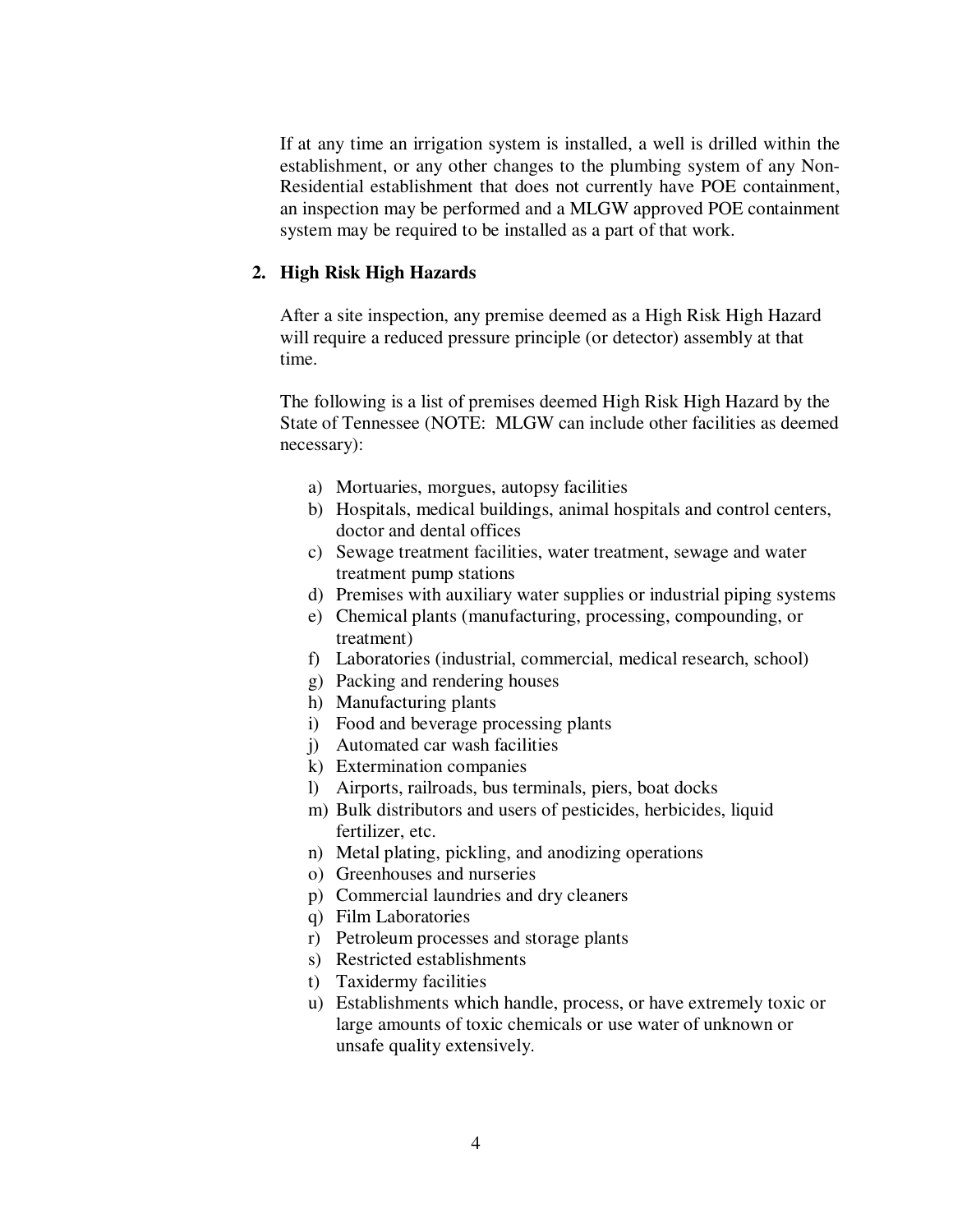#### **3. Residential Premises**

For new residential customers, a questionnaire will be given at the time of application for new water service. If the results of the questionnaire reveal that a potential cross connection may be present, a residential inspection may be performed. The need for backflow protection will be determined based on the results of the questionnaire and/or the inspection. Notification of the type of backflow prevention assembly required and a date of compliance will be sent to the customer. Each new residential customer will agree to not create cross connections. Reference to MLGW's website will be given to each new customer to inform about cross connections and the responsibility of the customer in not creating cross connections.

Questionnaires (written, online, or by automated phone system) will be presented to existing residential customers to determine if potential cross connections exist. The distribution will be divided into five segments and 20% of residential customers will be presented a questionnaire each year.

Any completed questionnaires that suggest increased cross connection potential may initiate a Residential Inspection of the premise by MLGW representatives.

All Residential Premises with areas of cross connection concerns must take adequate measures to isolate those areas of concern from MLGW's water system. Evidence of cross connection concerns include, but are not limited to, the presence of a swimming pool, geothermal heating/cooling systems, hot tub, alternative water source, home water treatment systems, underground irrigation system, or fire protection system. MLGW will perform annually physical residential surveys of selected residential locations. The residential survey will consist of property review from the street or sidewalk nearest the residence. Residential Survey documentation will be maintained on file for review and will include date of survey, address of residence, and note of cross connection hazards and any protective devices seen.

At locations where a cross connection concern is found, the customer will be notified and directed how to comply with MLGW's Cross Connection Control Program.

#### **4. Well System Inspections**

All premises with water supplied by MLGW that have wells drilled on site must have a MLGW approved Backflow Prevention Assembly at the Point of Entry (POE) to ensure separation of the water well system from MLGW's water distribution system. Inspections may be performed on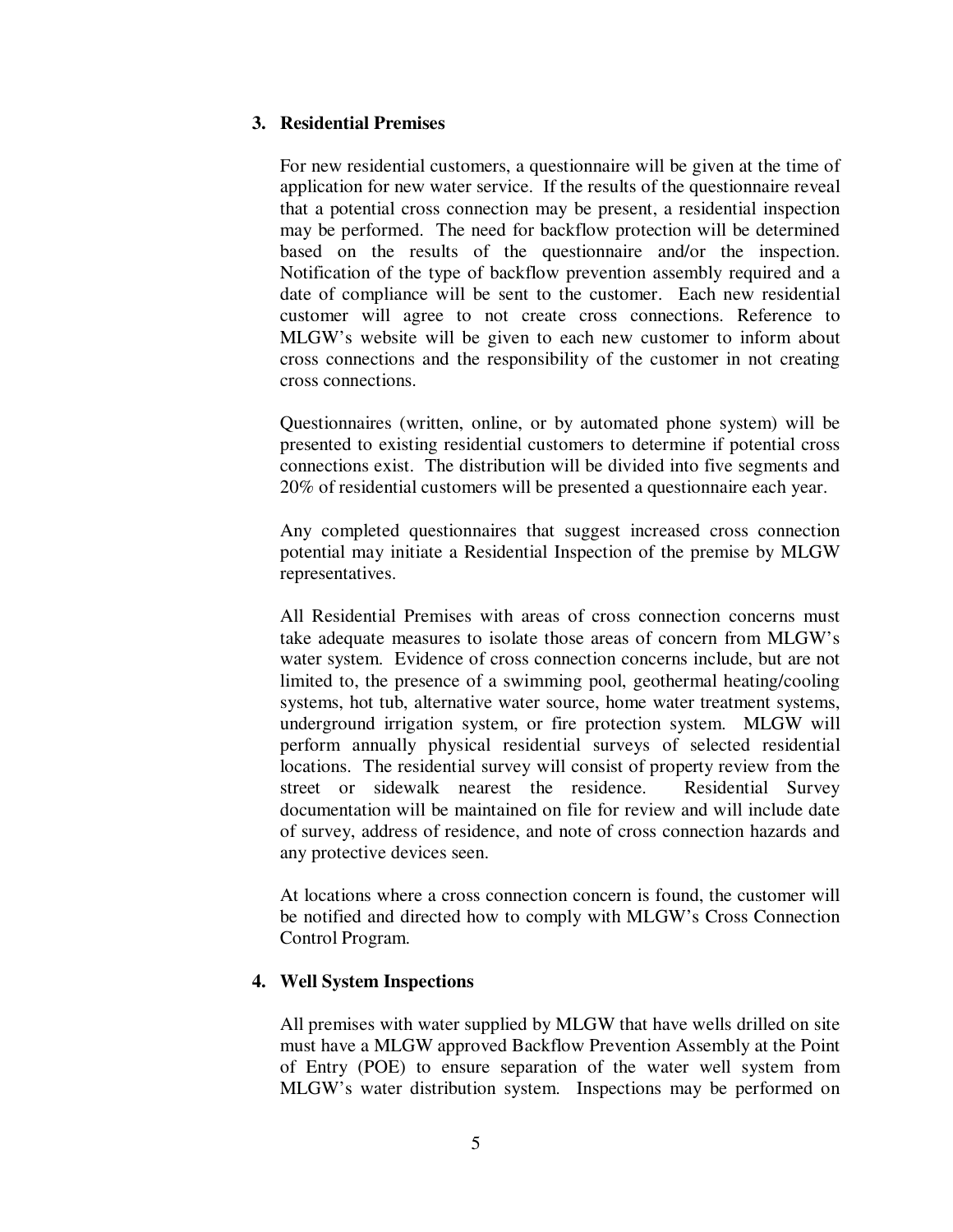any premise that has or is suspected of having a water production well to confirm compliance.

#### **C. Public Education and Awareness Efforts**

MLGW recognizes that it is important to inform its customers of the health hazards associated with cross connections and to acquaint them with the program being pursued to safeguard the quality of water being distributed. MLGW will seek to use every practical means available to acquaint its customers with the health hazards associated with cross connections in an effort to get cooperation. Use of customer notification letters, bill inserts, and the http://www.mlgw.com/crossconnection website will be incorporated into the notification plan. Efforts will be made to have an employee, or employees, of MLGW to appear before civic clubs, PTAs, school groups, and other appropriate forums to discuss the problems of cross connections and the program that is being pursued for cross connection control.

#### **D. Customer's Responsibility**

The customer has the dual responsibility for protecting the water being distributed within his premises as well as protecting the public water supply system against contamination through cross connections.

Any customer with cross connections created and maintained for his convenience endangers the health and safety of all who depend on the public water supply. Therefore, the customer whose premise requires cross connection protection as determined by MLGW's Cross Connection Control Program shall bear the expense of providing necessary backflow protection and for keeping the protective measures in good working order. This includes installation, operation, maintenance, proper permitting, and testing.

MLGW will not grandfather any premise that is determined to have a cross connection or a potential cross connection as an exempt premise for cross connection control just because the premise existed prior to the effective date of MLGW's Cross Connection Control Program.

#### **E. Enforcement**

Every effort will be made to secure the voluntary cooperation of the customer in correcting cross connection hazards. If voluntary action cannot be obtained within the time set forth by written notice (90 days maximum for Low Hazard, 14 days maximum for High Hazard and High Risk High Hazard) to the customer, water service will be discontinued until conditions are in line with MLGW's Cross Connection Control Program for the protection of the health and safety of the water distribution system.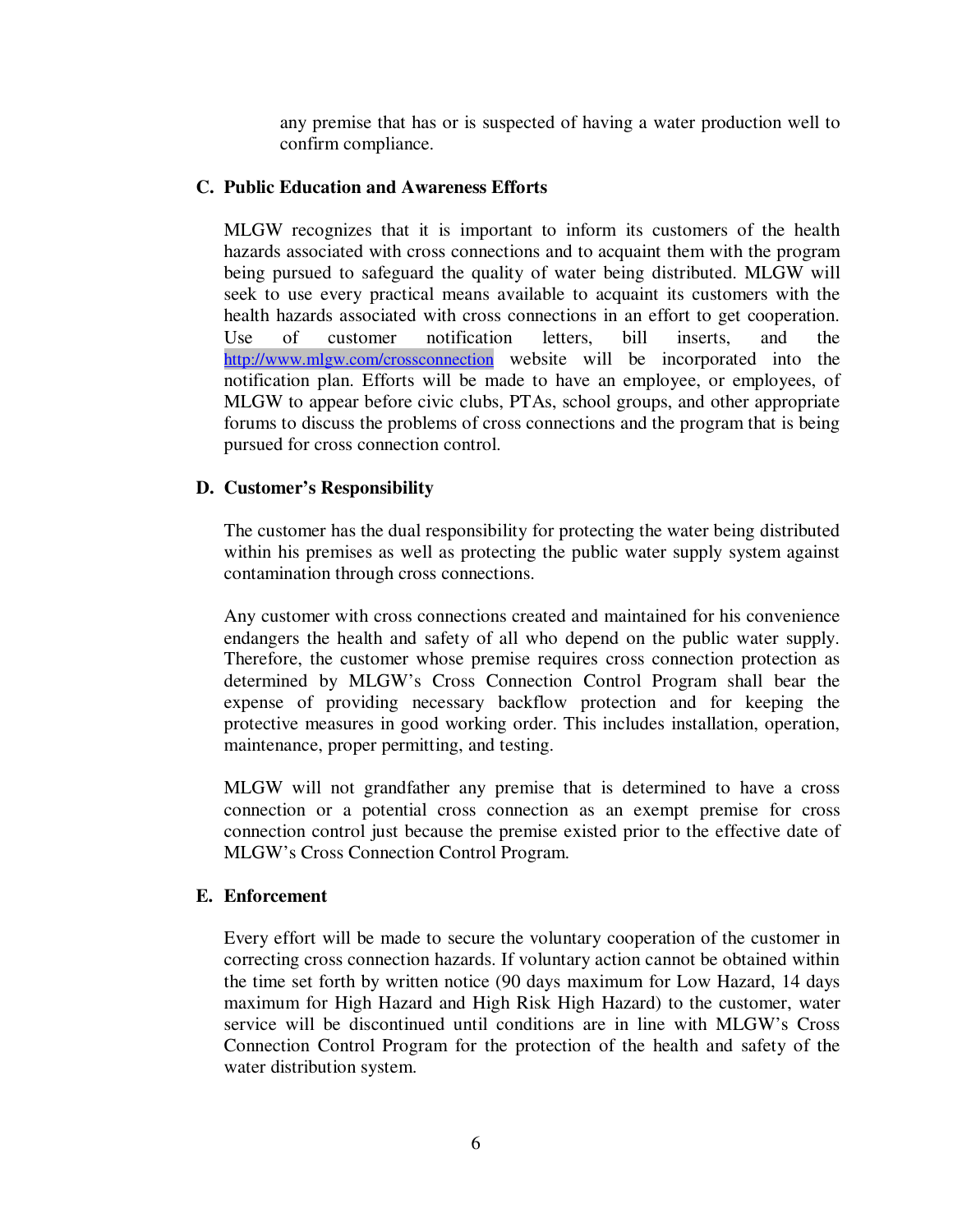After surveys or inspections have been completed, the establishments will be contacted by written correspondence if corrective action is needed. This correspondence will outline any correction (adding or repairing backflow prevention devices) needed, and the time schedule allowed for correction of the conditions. If the conditions have not been corrected by the time allotted, the water service will be discontinued to the establishment. Additionally, fines or other penalties may be incurred as deemed necessary by MLGW.

MLGW may give additional warnings of water service disconnection before the water service is actually interrupted. The time period for correction will be determined by MLGW based on the seriousness of the hazard and risk of contamination, ranging from immediate correction or for a time period of up to 90 days. The maximum allowable time for correction will be no more than 90 days. If the conditions do not satisfy all MLGW, Local, State, and Federal requirements within the allotted time period, water service may be discontinued. In the case of backflow prevention devices on fire systems, the fire department will be contacted before water service is discontinued. The fire department has the option of condemning the building, thus not allowing anyone to enter.

Water service will not be allowed to the establishment until all corrections have been made and a reconnection fee paid.

#### **F. Mandatory Tester Classes for Independent Backflow Testers**

As part of MLGW's ongoing effort to protect our potable water system, the Cross Connection Control Program will not accept any test reports unless the submitting Certified Backflow Assembly Tester has attended one (1) of the free, mandatory information meetings offered by MLGW for any given calendar year.

The purpose of these meetings is to inform Testers of new and updated information relative to the MLGW Cross Connection Control Program, the Memphis and Shelby County Cross Connection Control Program and the TDEC's Cross Connection Control Program. Furthermore, this forum is provided to assist in forging better working relationships between Testers and MLGW. The information shared is vital to the success of MLGW's Cross Connection Control Program. These mandatory meetings will be held at the MLGW Joyce M. Blackmon Training Center located at 4949 Raleigh LaGrange (Memphis, TN 38128). The meetings are scheduled for 2 hours each and Testers only have to attend one **(1)**.

**IMPORTANT NOTE: Failure to sign-up for and attend one of the mandatory sessions will result in suspension of testing privileges on MLGW's water system.**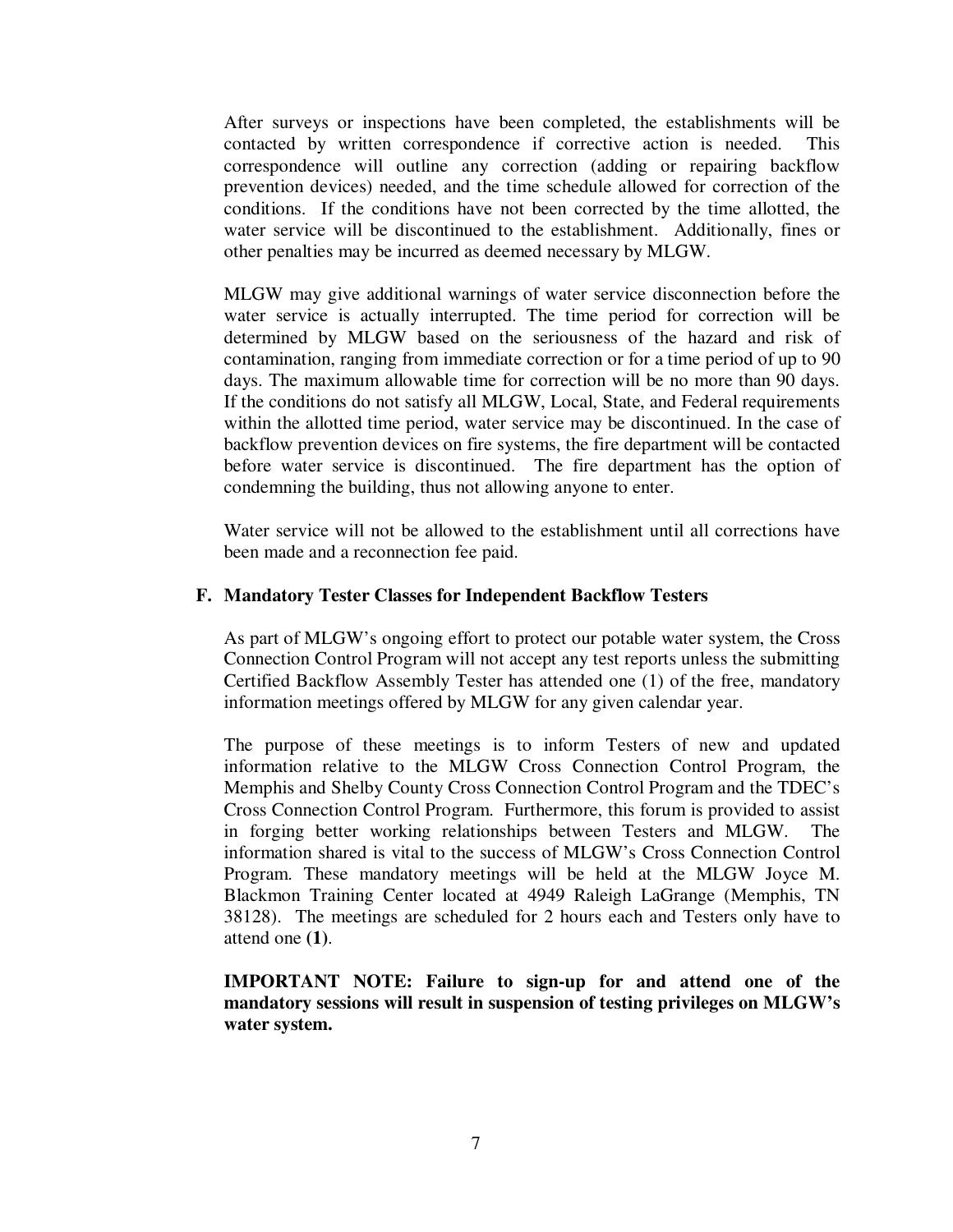#### **G. Tester Conduct**

All testers performing backflow prevention device testing on MLGW's system must have an active certification by the State of Tennessee and be approved by MLGW to test on MLGW's system. MLGW has the authority to add, remove, or suspend testers from the approved list. Removal and suspension from the approved list will be based on serious failures on the part of the tester and shall include formal notice with an opportunity for response to the action, unless such infraction was for theft or fraud.

Length of suspension shall be determined by MLGW based on severity of infraction and passed infractions.

At the end of the suspension period, the tester may submit a written request for reinstatement to the MLGW Cross Connection Coordinator. At that time, a review will be conducted. If the tester's certification is active with the State of Tennessee and no new issues regarding qualifications or performance (including issues with other Water Systems) are found, the tester will be reinstated to test on MLGW's Water system after attending the MLGW mandated Tester Meeting.

#### **H. Use of Fire Hydrants to Obtain Water**

Any mobile tank that is filled from a fire hydrant must have the following:

- 1. Top Fill An approved (fixed) Air Gap or a Reduced Pressure Backflow Preventer with an in-line strainer before this unit.
- 2. Bottom Fill An approved Reduced Pressure Backflow Preventer with tight closing gate valves before and after the unit with an in-line strainer mounted on the supply side of the unit.

In general, proper backflow protection shall be used for any customer connection to a fire hydrant to prevent the possibility of contamination of the public water system through cross connection.

Customers can lease fire hydrants from MLGW's Water Meter Services area located at 3941 Grandview Avenue, Memphis, TN 38111, (901) 320-3910. The Water Meter Services area will lease a water meter with a Reduced Pressure Backflow Prevention device for any customer withdrawing water from a fire hydrant.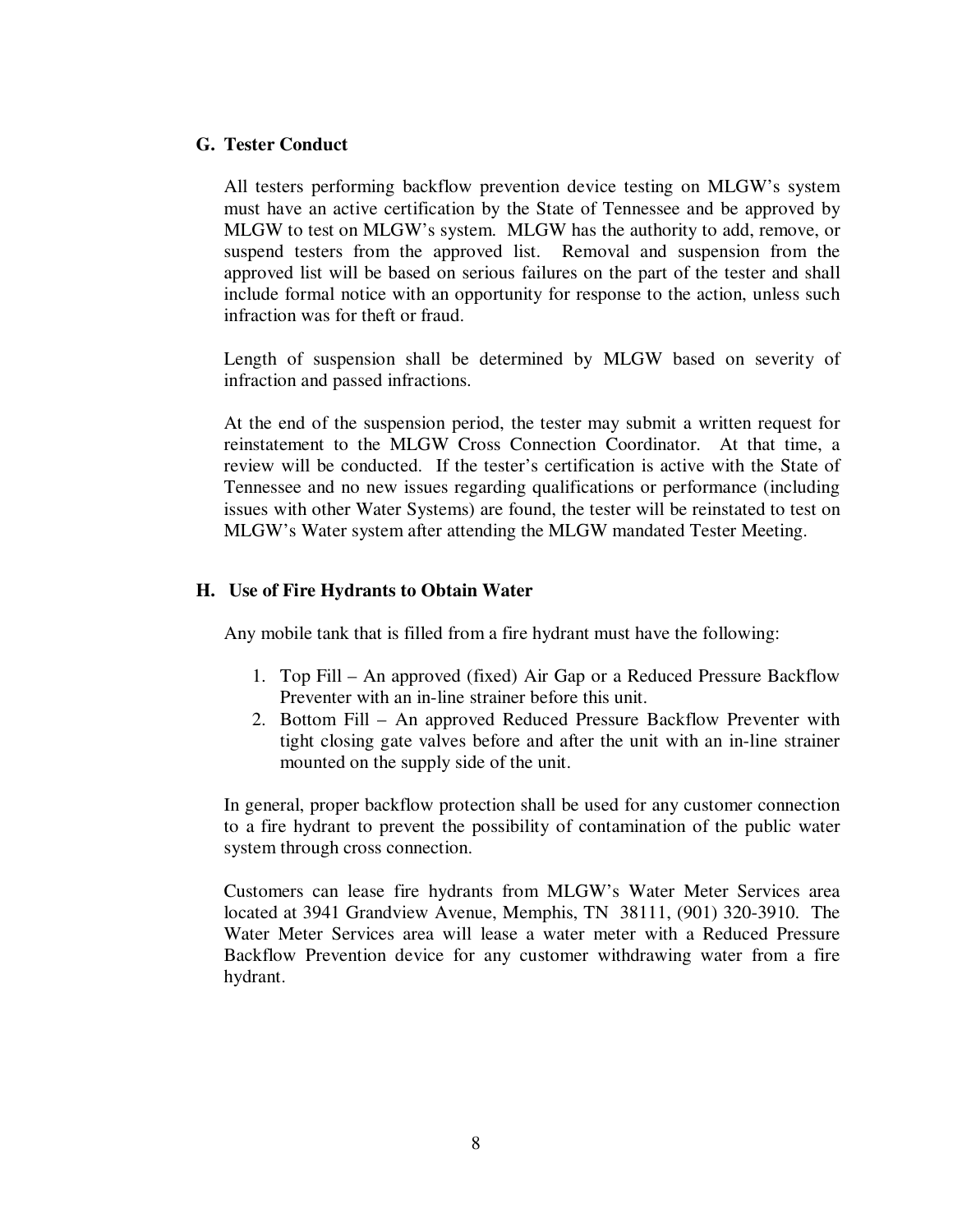# **IV. Procedures for Surveys and Inspections:**

#### **A. Survey Procedures**

During the survey, all pertinent information will be recorded, detailing significant findings. The hazards which pose cross connections may be explained by the Cross Connection Representative to the customer. The information gathered during the survey will be reviewed by MLGW's Cross Connection Coordinator and/or staff and a written notice containing any recommendations and requirements will be mailed to him/her as soon as possible if a change to the customer's system is required.

#### **B. Inspections**

Inspections will be performed by MLGW personnel or representatives to:

- 1. Gather more detailed information about a customer's water usage,
- 2. Address any discrepancies between MLGW records and data submitted by Testers, or
- 3. Resolve conflicting information from the survey.

Inspections may include an in-depth tour of the customer's facility along with dialogue with key customer personnel in order to ensure proper compliance with cross connection control requirements. The customer will be informed that the information gathered during the inspection will be reviewed by MLGW's Cross Connection Coordinator and/or Staff and that a written notice containing any recommendations and requirements will be mailed to him/her as soon as possible if a change to the customer's system is required.

#### **C. Notice to Customers**

If action is needed to comply with this manual, the findings of the survey and/or inspection will be summarized and a written notice will be sent to the owner and site representative (if applicable). Cross connections found will be described briefly along with a recommended method of correction. An effort will be made to keep the description of the findings and recommendations clear, concise and as brief as possible. The correspondence will indicate a willingness to answer any questions. The customer will be given a time limit for making the needed corrections (maximum of 90 days) depending upon the seriousness of the cross connections involved and upon the complexity and difficulty of correcting the problems.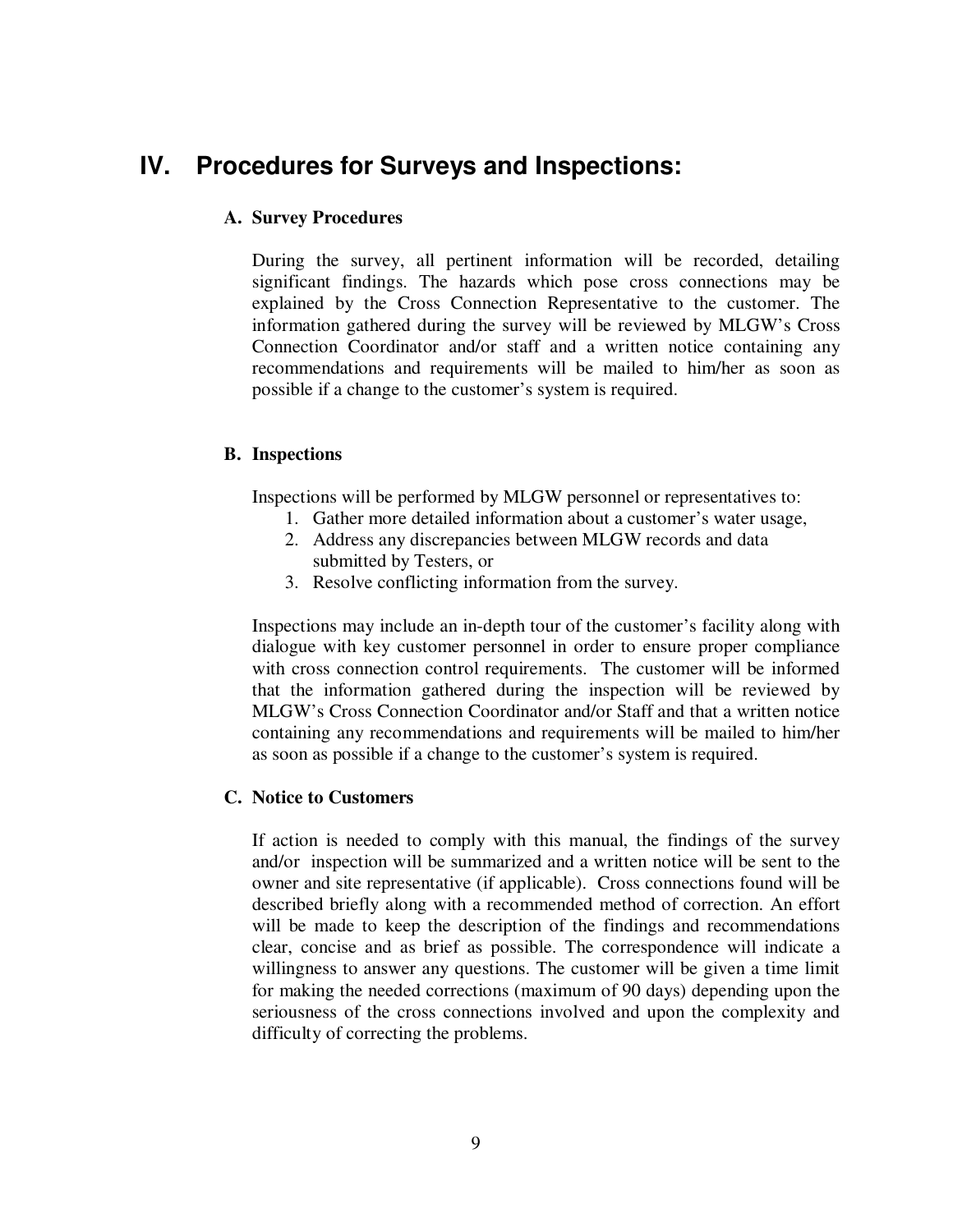#### **D. Follow-up Visits**

Follow-up visits will be made as needed to assist the customer and to ensure that satisfactory progress has been made. Such visits will continue until all corrective action has been completed to the satisfaction of MLGW.

#### **E. Installation of Backflow Prevention Devices**

Where the customer is asked to install a backflow prevention assembly, the customer will be directed to the Cross Connection Section of MLGW's website (www.mlgw.com/crossconnection) in order to view a list of contractors approved to test in MLGW's Water System. All new devices must be installed by a licensed plumber after receiving a Permit from Code Enforcement. A unit cannot be accepted until MLGW has received a test report including the permit number indicating the unit passed the testing performed by an approved tester. Such backflow prevention assemblies must be of a make, model, and orientation currently listed as acceptable by the Tennessee Department of Environment and Conservation.

#### **F. Technical Assistance**

The customer will be urged to call or email MLGW if they need any assistance or have questions. MLGW's Cross Connection Control section can be reached at:

- $\bullet$  (901) 528-7757,
- $\bullet$  (901) 528-7758, or
- crossconnection@mlgw.org

# **V. Premises Requiring Reduced Pressure Principle Assemblies or Air Gap Separation**

#### **A. Non-Residential Premises:**

All Non-Residential domestic services, fire protection connections, and irrigation services installed after the adoption date of this policy are required to have a MLGW approved Reduced Pressure (RP) Principle Backflow Assembly installed after the meter and before any branches of the interior plumbing – called Point of Entry (POE) containment. Multi-family dwellings with three or more units are considered Non-Residential Premises.

Any premise with an existing (as of the adoption date of this document) Non-Residential water service or Fire Protection Connection that does not currently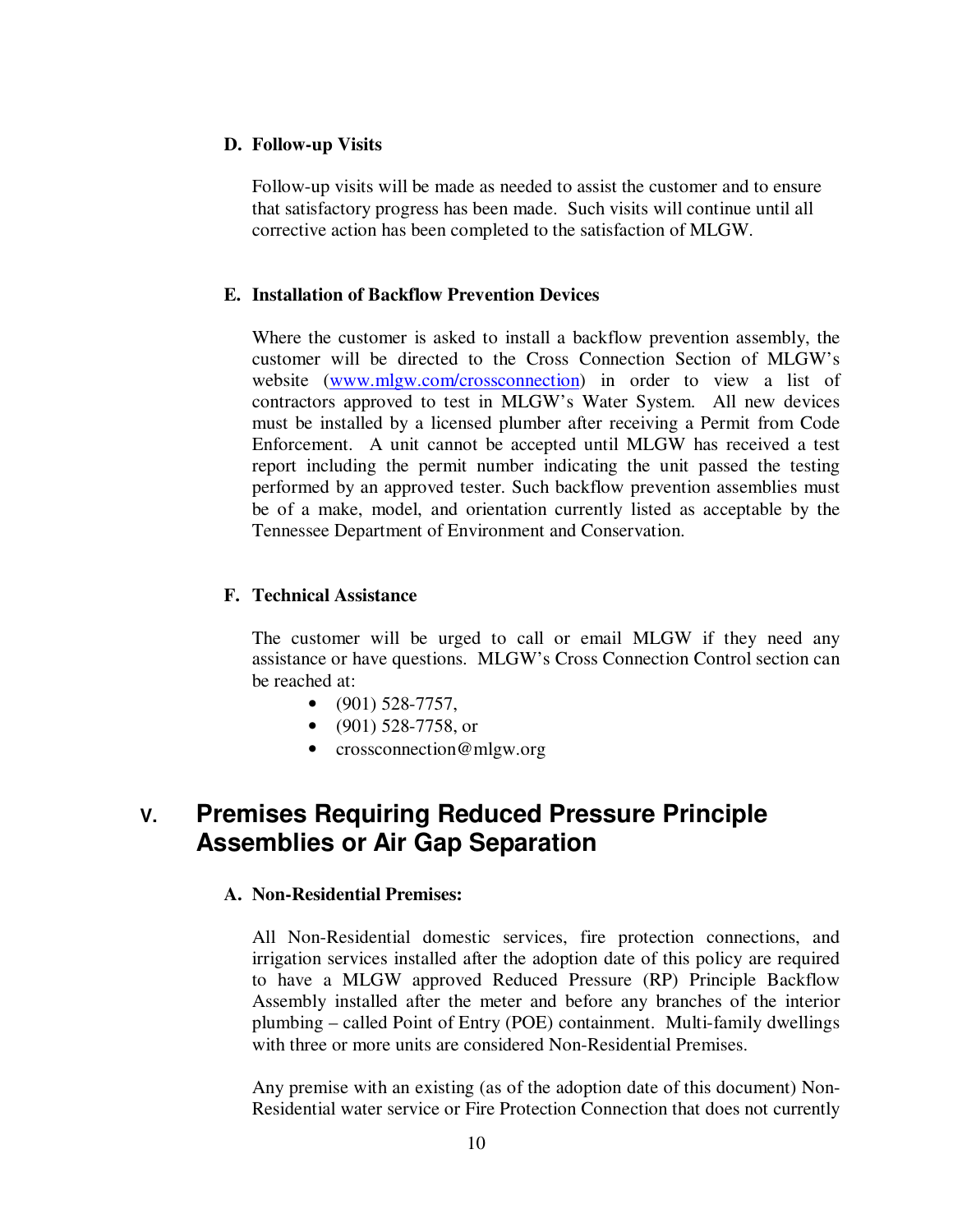have a MLGW approved Backflow Prevention Assembly at the POE will be inspected as described above to determine the risk to the water supply.

If the inspection identifies a potential risk to the public water supply, the customer will receive a letter explaining the type of backflow prevention assembly required and the installation deadline. The customer is responsible for contacting a licensed plumbing contractor to permit, install and test the device. The customer is responsible for ensuring MLGW receives the Test Report for the device upon installation. The customer is responsible for all costs with the installation and ongoing maintenance.

If at any time plumbing permits are issued, irrigation systems installed, a well is drilled within the establishment, or any other changes to the plumbing system of any Non-Residential establishment that does not currently have POE containment occur, an inspection may be performed and a MLGW approved POE containment system may be required to be installed.

#### **B. Residential Premises**

All Residential Premises with areas of cross connection concerns must take adequate measures to isolate those areas of concern from MLGW's water system. Evidence of cross connection concerns include, but are not limited to, the presence of a swimming pool, geothermal heating/cooling systems, hot tub, alternative water source, home water treatment systems, underground irrigation system, or fire protection system.

#### **C. Premises with Well Systems**

Properties that are supplied by MLGW's water system and have active well(s) are required to have at a minimum a Point of Entry Reduced Pressure Principle Assembly.

#### **D. Premises with Fire/Booster Pump Systems**

No person should install or maintain a water service connection to any premises where a booster pump has been installed unless the booster pump is equipped with either an approved suction pressure sustaining valve or a low pressure cutoff mechanism designed to cut off the booster pump when the pressure on the suction side of the pump drops to 20 psi gauge or less.

The suction pressure-sustaining valve has a distinct advantage over the low pressure cut off assembly in that it will not stop the pump because of low pressure in the suction valve. In the event that insufficient water is being supplied to the pump to maintain a head of 20 psi gauge, the suction pressuresustaining valve, located on the discharge side of the pump, will smoothly throttle only to the extent necessary to maintain a preset suction pressure. In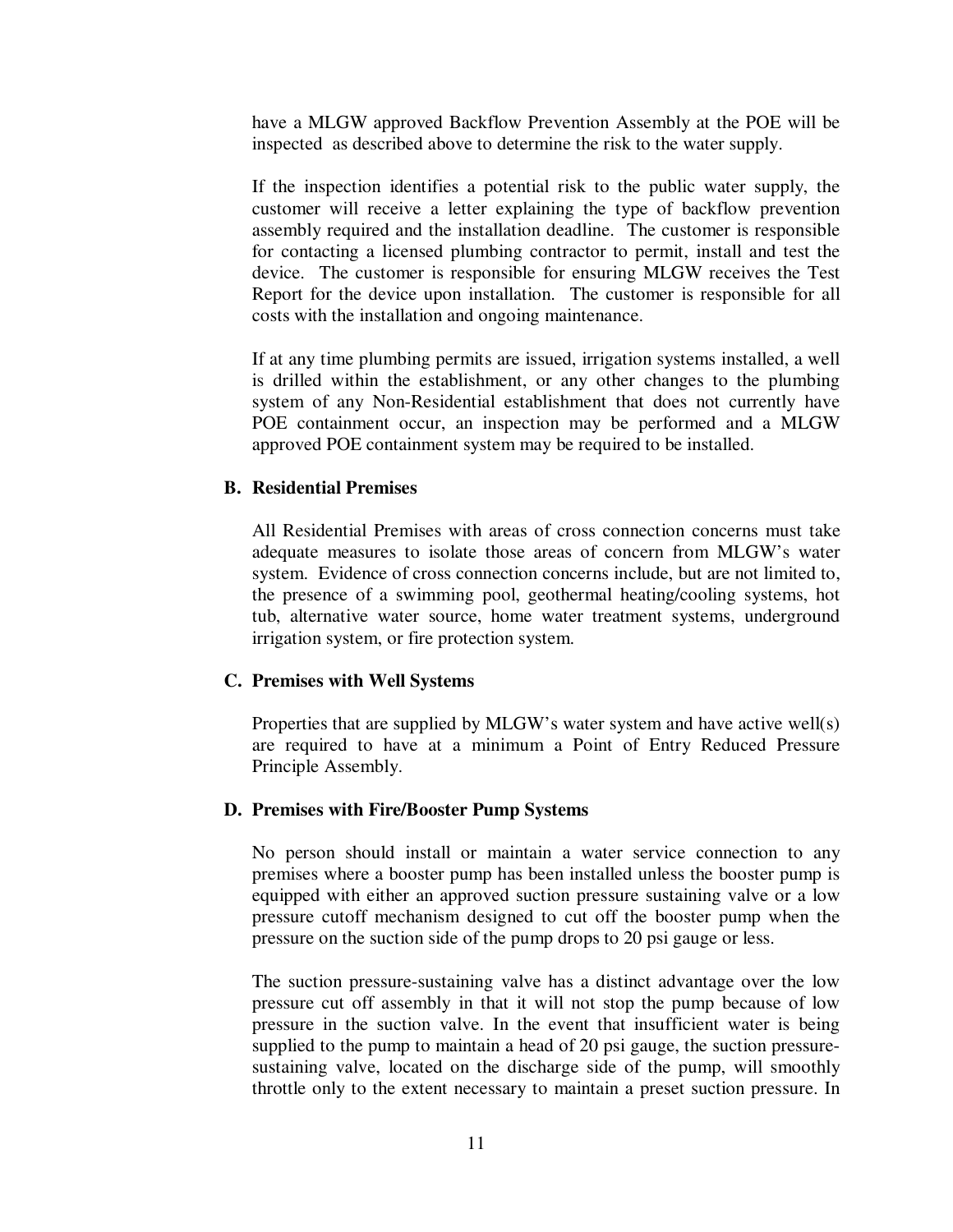the case of a fire service line, the suction pressure sustaining valve or lowpressure cutoff assembly should be manufacturer approved for that use.

It should be the duty of the water customer to maintain the low-pressure cutoff device and pressure sustaining valve assembly in proper working order. The water customer shall either have the required certification or license or hire a company possessing the required certification or license to certify to the water purveyor at least once a year that the device is operating correctly. Such booster pumps should be installed in a manner that prevents backflow into the public water system.

MLGW will maintain records showing the results of the tests on the cutoff or pressure sustaining devices.

# **VI. Premises Allowing Double Check Valve Assemblies**

Fire protection systems, regardless of class, pose an inherent cross connection risk to MLGW's water distribution system because stagnant water exists in these systems. The stagnant water will have little to no chlorine residual and may become discolored and could allow bacterial growth causing a risk to public health.

Therefore, all MLGW main line connections to fire protection systems installed are required to have either a MLGW approved Double Check Valve Assembly (DCVA) or Reduced Pressure (RP) Principle Backflow Assembly depending on type of system installed before any branches of the interior plumbing. Classes 1-3 fire protection systems are the only types that may use the Double Check Valve Assembly.

Any premise with a MLGW main line connection to a fire protection system will be inspected and based on level of risk and type of system may be required to install either a MLGW approved Double Check Valve Assembly (DCVA) or Reduced Pressure (RP) Principle Backflow Assembly.

# **VII. Installation and Testing of Backflow Prevention Assemblies**

#### **A. Approval of New Installations**

MLGW will not consider the installation of new Backflow Prevention Assemblies to be complete until we have received:

- 1. A **Passing** test from a State of Tennessee certified tester that is approved to test on MLGW's Water System, and
- 2. The permit number under which the work was done by a licensed plumber.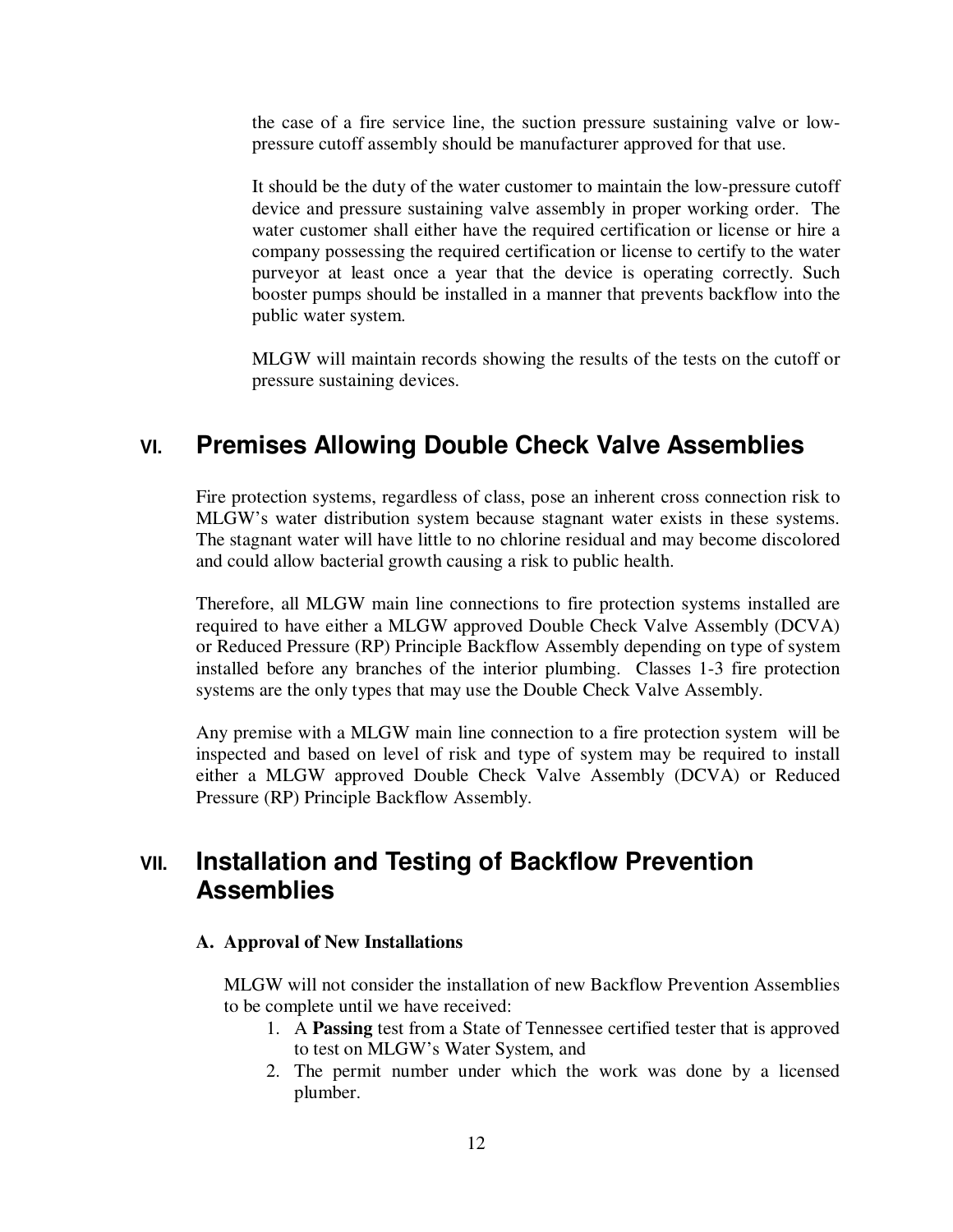#### **B. Routine Inspection and Testing of Assemblies**

To ensure that all assemblies are functioning properly, Reduced Pressure Backflow assemblies must be tested within a 12 month period and Double Check Valve Assemblies must be tested within a 6 month period by a State of Tennessee certified tester that is approved to test on MLGW's Water System. If assembly is not tested within the required time period, enforcement action will be started. In conjunction with testing the assembly, the water system representative or approved tester will investigate to determine:

- 1. That cross connections, actual or potential, have not been added ahead of the protective assemblies,
- 2. The assembly meets all installation criteria; and
- 3. The assembly has not been bypassed or altered in some other way to compromise the backflow protection.

All reduced pressure and double check valve backflow prevention assemblies utilized for the protection of the water system will be tested by a person possessing a valid Certificate of Competency from the State of Tennessee and approved by MLGW in keeping with the following criteria:

- 1. Immediately following installation;
- 2. At least every 12 months (6 months for double check valve assembly);
- 3. Any time assemblies have been partially disassembled for cleaning and/or repair;
- 4. Where there is indication that the unit may not be functioning properly (i.e. excessive or continuous discharges from relief valve, chatter, or vibration of internal parts) and;
- 5. At start up for irrigation systems.

#### **C. Accepted Test Procedure**

Tests of assemblies will be made using a 3 or 5 valve test kit that has valid annual certification in accordance to the latest approved testing procedure from the Tennessee Department of Environment and Conservation Division of Water Supply.

#### **D. Official Tests**

Only tests performed by persons possessing a valid Certificate of Competency from the State of Tennessee and approved by MLGW to test on MLGW's water system will be considered official tests by MLGW. All test reports submitted must be of the type approved by MLGW. All parts of testing procedure must be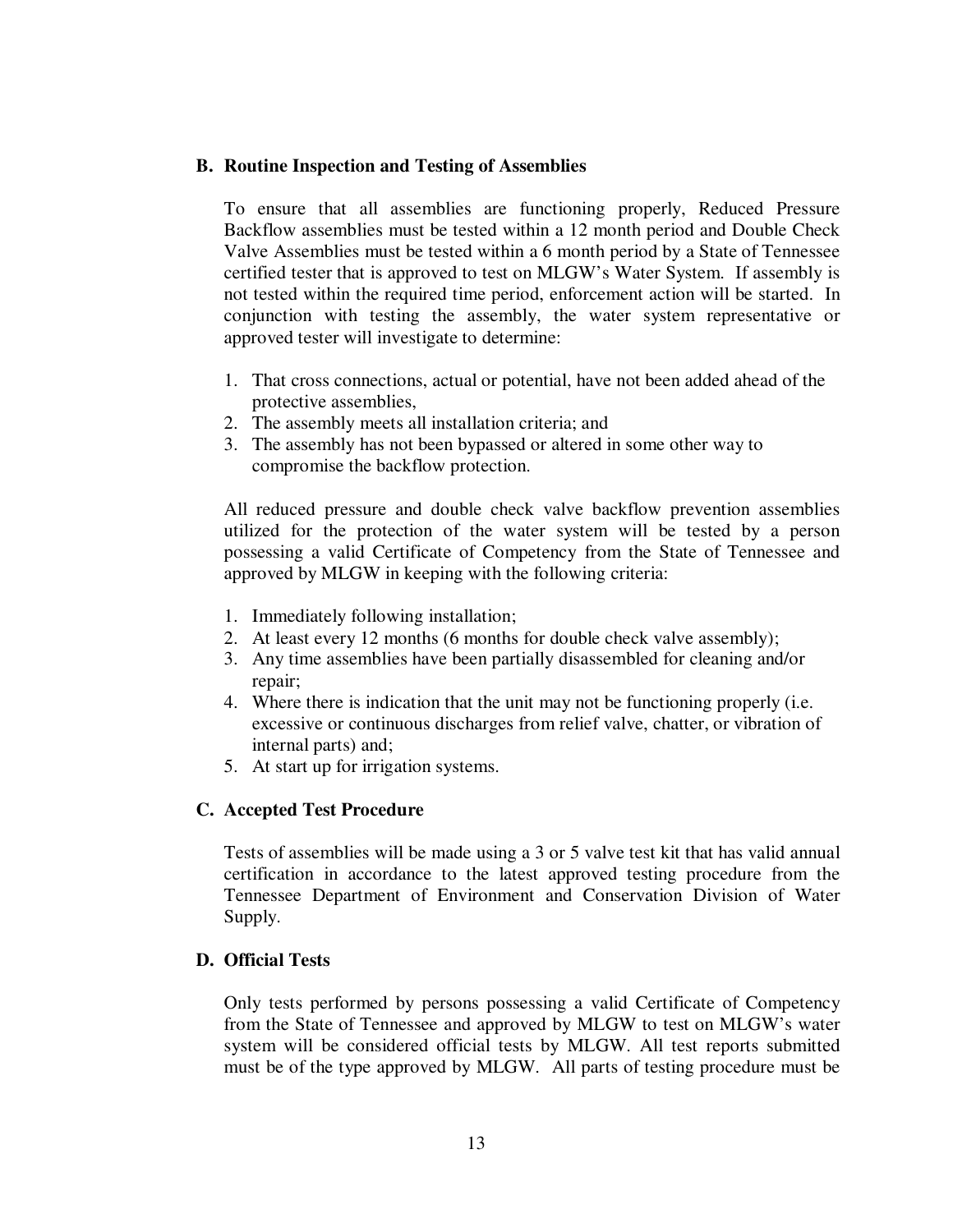recorded accurately on the test report with a determination of status: Passed or Failed. Certificates of Competency are not transferable.

#### **E. Repairs**

Should a protective assembly be found defective or have a status of Failed, MLGW will require the assembly to be repaired by a licensed plumber with a proper permit with manufacturer's specified parts, in accordance to manufacturer's suggested procedure, and placed in proper operating condition within a specified time limit (maximum 90 days, 14 days for high hazards and high risk high hazards). Following repairs, the assembly is to be tested again to verify that it is meeting performance standards and has a status of Passed. The owner will be held responsible for maintaining protective measures in a good state of repairs. The owner of an assembly needing repairs or maintenance must receive a plumbing permit from the Memphis and Shelby County Office of Construction Code Enforcement to do the work if such owner is properly qualified, or the owner may elect to secure the services of someone else experienced in the repair of the assemblies with proper permitting.

### **VIII. Parallel Units**

MLGW may require the installation of parallel assemblies if the customer cannot readily accommodate interruptions of water service for periodic testing and repairs of the assemblies or is unwilling to cooperate in scheduling a shutdown promptly for testing.

## **IX. Recordkeeping**

Good records are invaluable in MLGW's efforts to safeguard the quality of water being distributed against degradation from backflow through cross connections. Adequate records will be maintained as a part of MLGW's files to:

- A. Document the overall effort of MLGW to properly discharge its responsibility to see that each customer receives safe water under all foreseeable circumstances;
- B. Give a complete picture as to the current status and history of the individual premises regarding the potential for backflow, corrections made, etc.;
- C. To support enforcement action, whenever necessary, to obtain backflow protection; and
- D. Document that assemblies have been properly installed, maintained, and tested routinely.

Records to be maintained by MLGW for a minimal of 5 years will include, but not necessarily be limited to the following: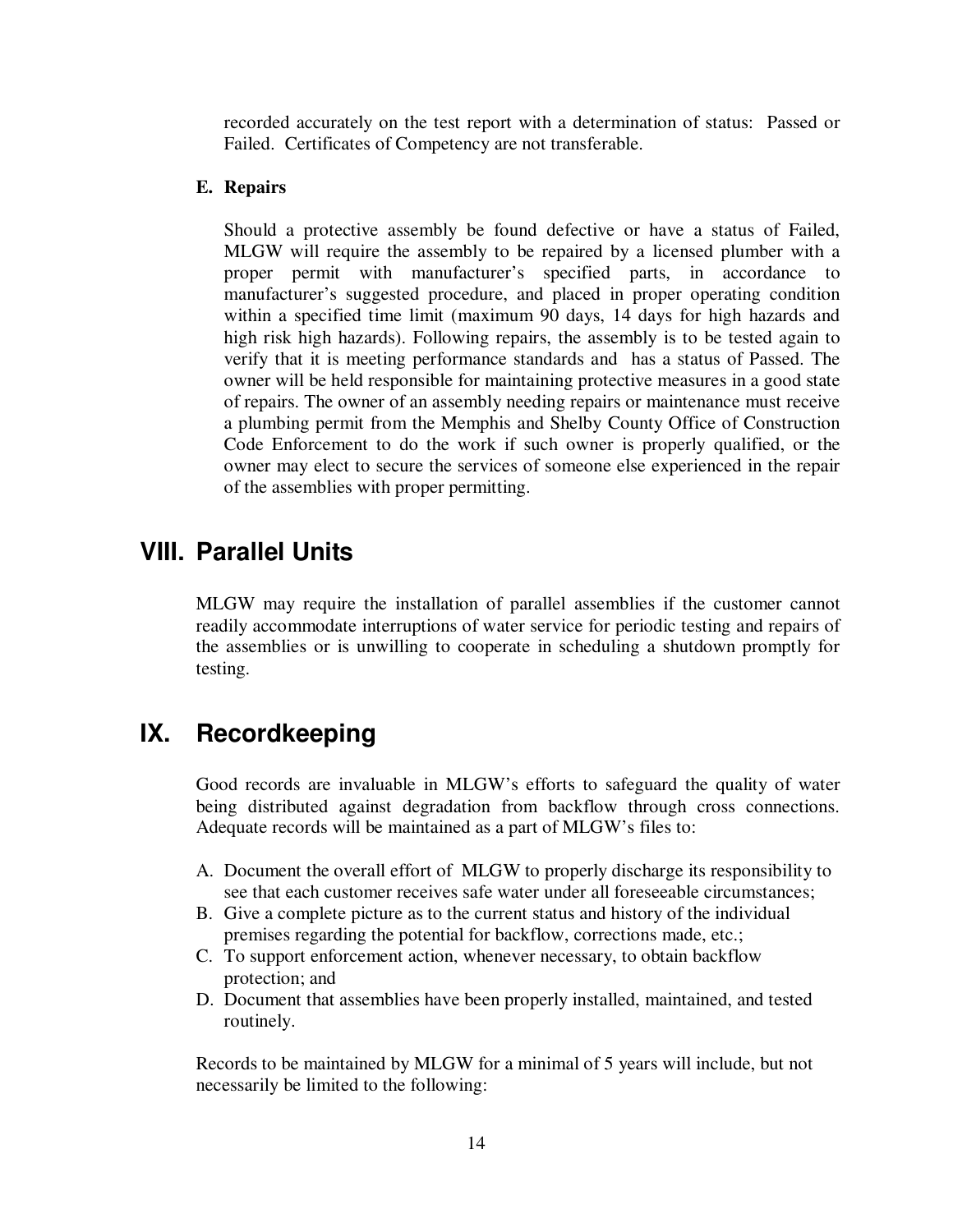- A. Master List of all Establishments with assemblies used for Point of Entry containment, including location, assembly used, make, model, size, serial number, etc.
- B. Record of correspondence between MLGW and its customers
- C. Copy of Approved Plan
- D. Copy of Approved Service Policy/Ordinance
- E. Test report information for each assembly
- F. Records of Certificates of Competency for each tester
- G. Records of test kit certifications
- H. Site Inspection Report Information
- I. Survey Report Information
- J. Backflow incident reports
- K. A file system designed to call to the attention of the cross connection control personnel when testing and reinspections of premises are needed.
- L. Public education pamphlets and information.

# **X. Backflow Contamination Procedures**

#### **A. Contamination/Customer Water Quality Complaints**

#### **1. Water Distribution System**

a. Identify contamination area(s) by customer water quality complaints. Initiation of a corresponding verification process to evaluate the event to determine if contamination exists and whether it is an aesthetic or a health hazard shall occur. An evaluation of the need to isolate contamination area(s) via distribution valves will be determined. Depending on the type of contamination, customers in affected area(s) will be notified via MLGW's Corporate Communications Department. MLGW's Water Quality Assurance Lab and Emergency Management Agency will determine if the contamination should be further isolated via the stop cock (turn off affected customer's meter connection) and/or provision made for alternative supply of potable water. Depending on the type of contamination, water mains will be disinfected and flushed along with the water services of the customers as needed. Periodically, the water will be sampled to determine if water mains and customer water services can be placed back in service.

#### **2. Boil Water Order / No Use Water Order**

a. If a cross connection contamination event occurs, an MLGW Operator of Record will notify TDEC. Also, the Water Key Group of MLGW's Emergency Response Team will convene to address the situation.

If it is determined that a Boil Water, or No Use Order is warranted, the following guidelines should be followed: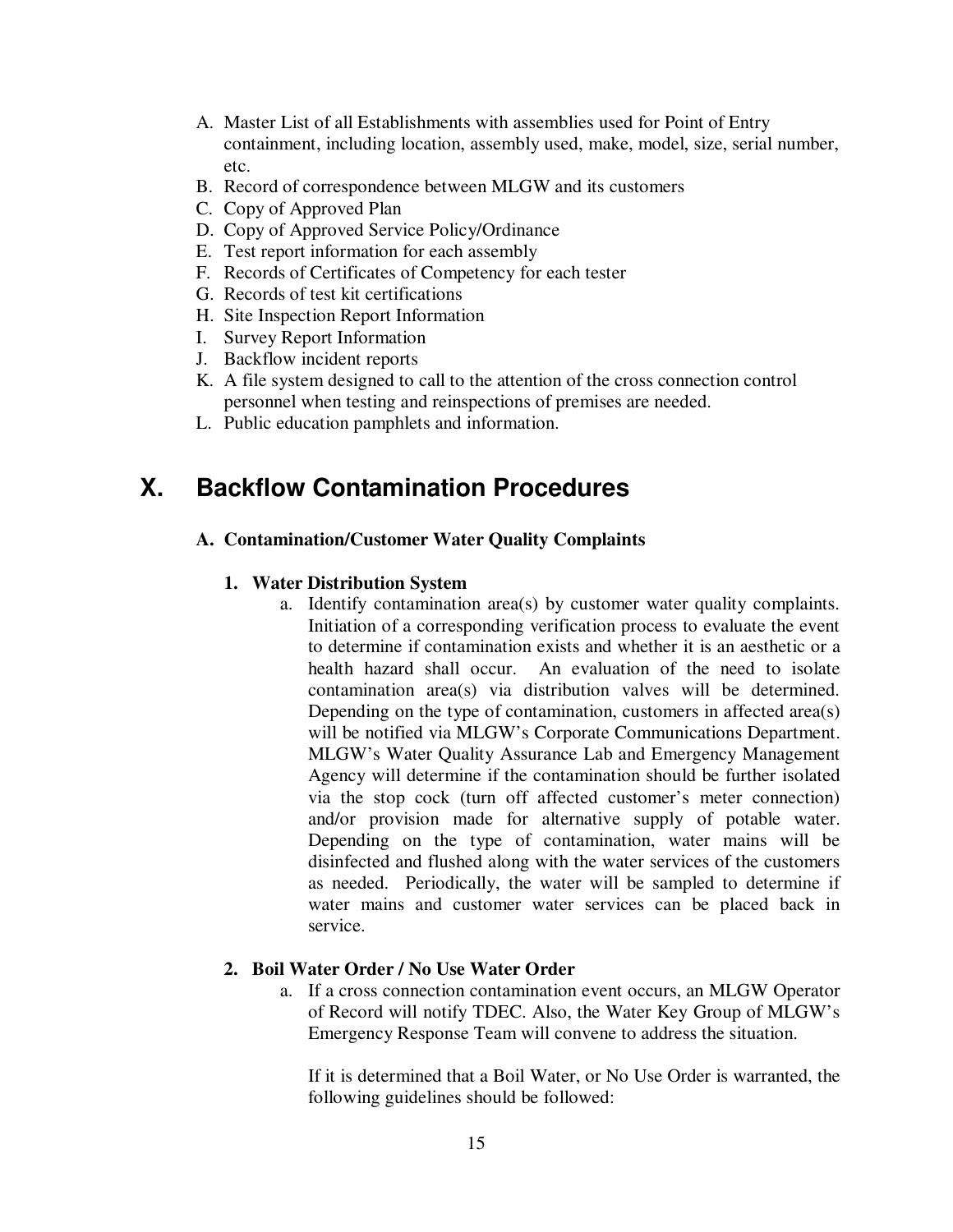- 1) If a contamination event occurs and water sampling testing has revealed that the contaminant can be neutralized by boiling, a general precautionary *Boil Water Order* will be issued for the affected area(s). In the case of a contaminating event in which it is determined that boiling the water would still render customers vulnerable to harm if the water is consumed, a *No Use Water Order* will be disseminated to the General Public.
- 2) After water distribution system flushing and confirmation tests from MLGW's Water Quality Assurance Lab verify that the water is safe to drink, the *Boil Water Order OR No Use Water Order* will be rescinded.

# **XI. Modifications to Plan**

This plan may be modified from time to time to meet the needs of MLGW, Local, State, or Federal requirements. The plan and policy will be reviewed by MLGW at a maximum of every five (5) years to determine if the existing plan meets requirements set forth by the Tennessee Department of Environment and Conservation Division of Water Supply and that it promotes an ongoing program.